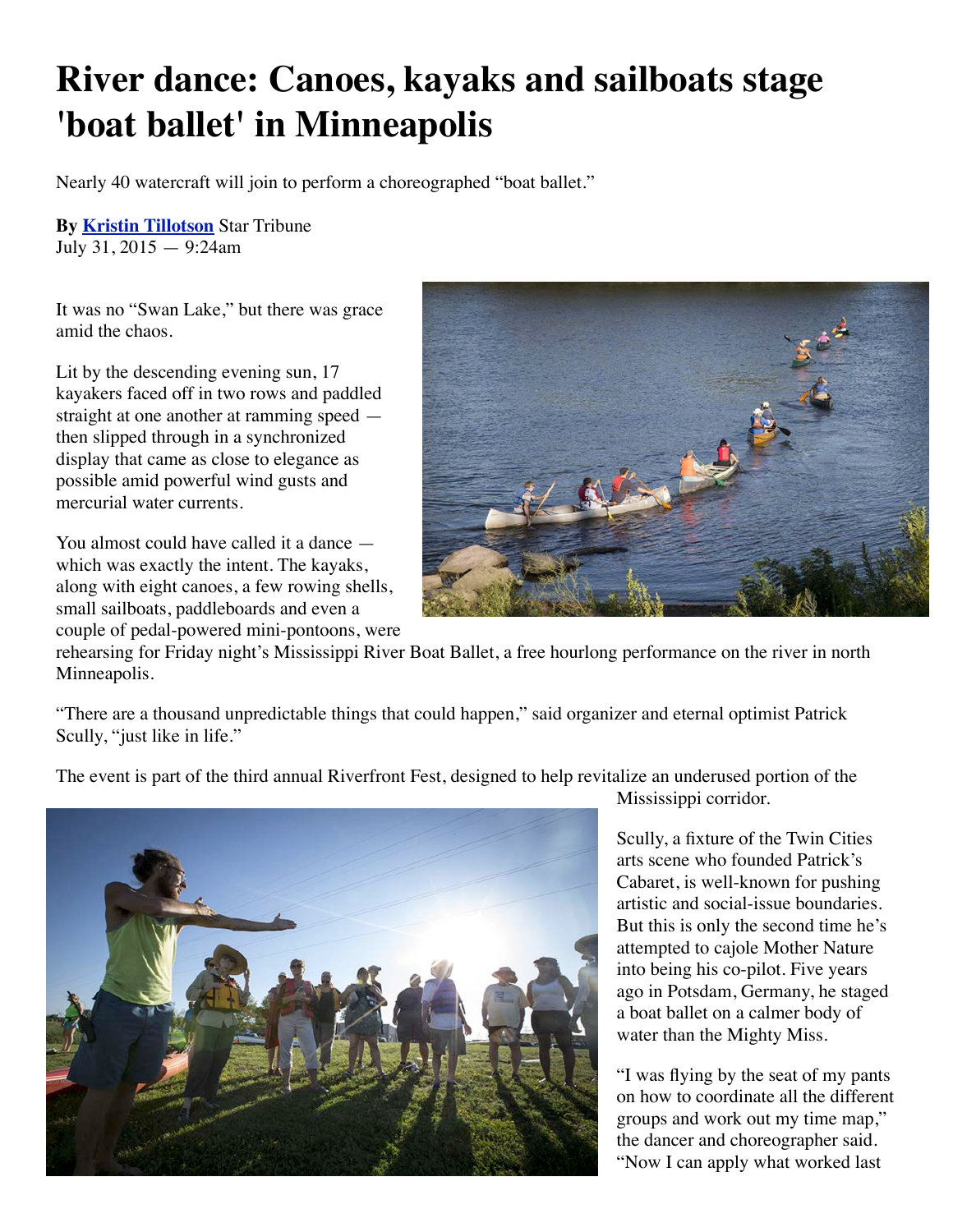time. It's mostly formations of lines, curves and shapes found in nature, using the specific movements typical of the different boats."

The participants, recruited through social media, local watercraft associations and Scully's vast artscommunity network, include more than 40 volunteers from all over the Twin Cities. Their aquatic skills range from beginner to seasoned. Paddleboarder Kris Diller of Maple Plain said the most challenging part is "Standing up! And avoiding logs just under the surface."



All "dancers" will wear

life vests and have been drilled on safety protocol. Rescue boats will stand by in case of mishaps. An



improvisational orchestra will accompany the event from a floating dock.

Kayaker Jana Freiband of Minneapolis, a photographer and musician, said the give-and-take with Scully whom other participants described as "brave" and "full of hope" — has been enlightening on both sides.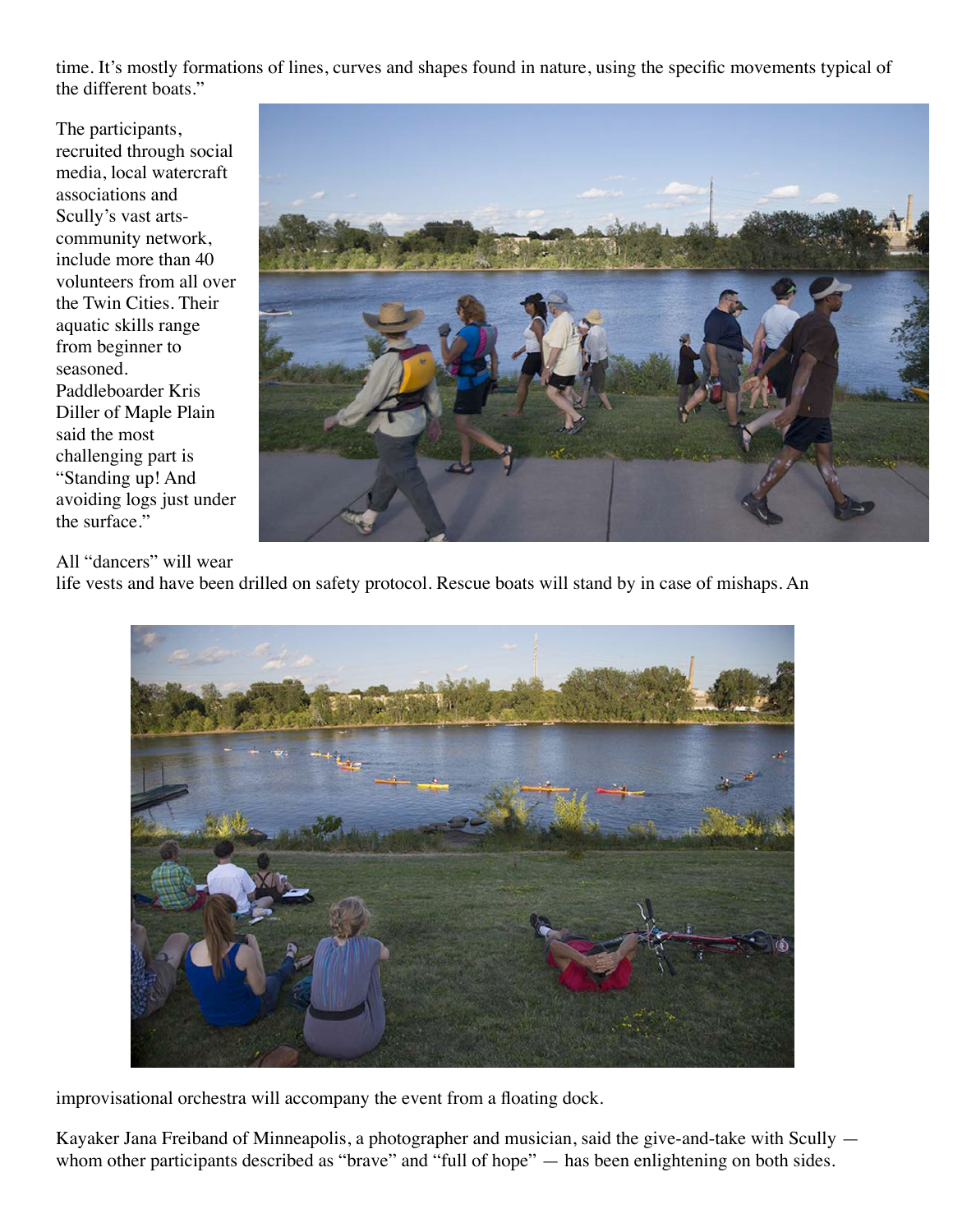"He's a performance artist, not a kayaker, and some of the ideas he dreamed up weren't practical," she said. "He wanted us to spin around in the water like cottonseeds in the wind, but you can't really do that in a kayak, so it became a big circle instead. I'm a visual artist, so I suggested lining up in color formation to make a rainbow. It really has been like learning dance steps and putting them all together."



From the shore, Scully



communicated with team captains by walkie talkie during Wednesday's rehearsal, the first of just two involving all the various watercraft.

"Ten seconds, canoes — OK, start across shoulder to shoulder," he directed. "Come on, mama goose and kids. Ah, the gorgeous shells return, looking fabulous! Don't just move forward all together, make a little snake."

The event can be viewed from Ole Olson Park, located north of the Broadway Avenue bridge on the Mississippi's west bank, about 2 miles upriver from St. Anthony Falls.

Friday's Riverfront Fest, being held at the park from 5:30 p.m. to sunset, includes food trucks, craft beers and live music. It is presented by the Minneapolis Riverfront Partnership, a nonprofit tasked with revitalizing the entire riverfront, but particularly this area.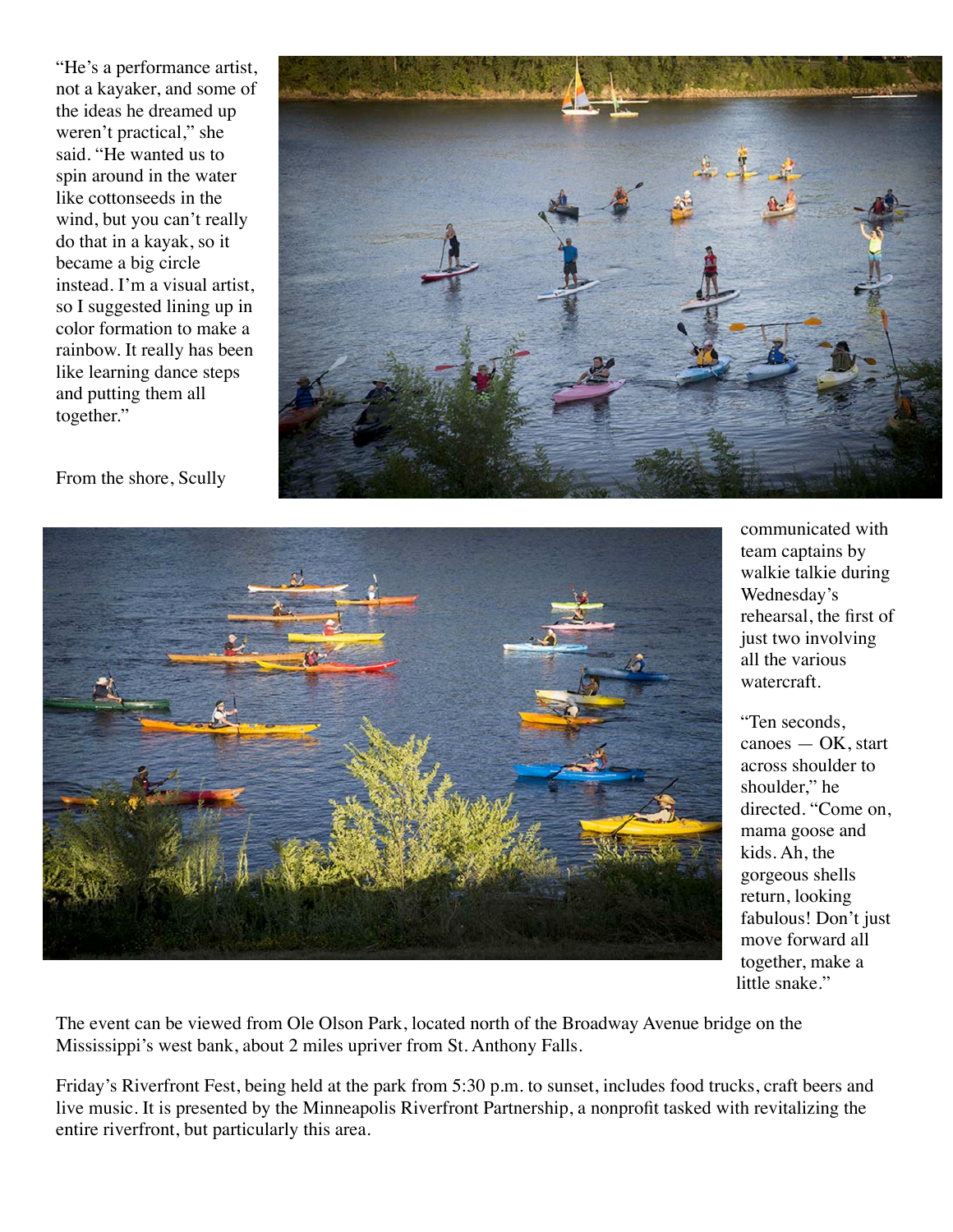

The fest was started in 2013 "to bring more people to the upper river," said Liz Wielinski, president of the Minneapolis Park & Recreation Board.

Olson Park offers a biking and walking trail as well as a majestic view of the city skyline, but it doesn't get as much traffic as other urban sections of the Mississippi. Wielinski suggested to Scully that he

time the boat ballet with the festival so his audience could make use of its infrastructure, "like porta-potties," she said.

Scully received a \$10,000 Legacy Fund grant through the Minnesota State Arts Board to put on the event.

From the prime viewing spot — a hillside sloping down to the center of all the water action — musical director Adam Conrad made notes on his phone during Wednesday's warm-up. As conductor of the Improvestra, he will lead his "tonal, very groove-oriented" band in reacting musically to what the boats do on the water from a nearby floating dock.

"I've got about 40 hand signals," Conrad said.

The rehearsal ended with few casualties: just one brief capsize and a scraped mast from a bridge underpass.

"It started out so disjointed, but it's gotten smoother and smoother," said canoeist Jean Brandes of Fridley. "The most fun part is just being out on the water with so many different people. It's a

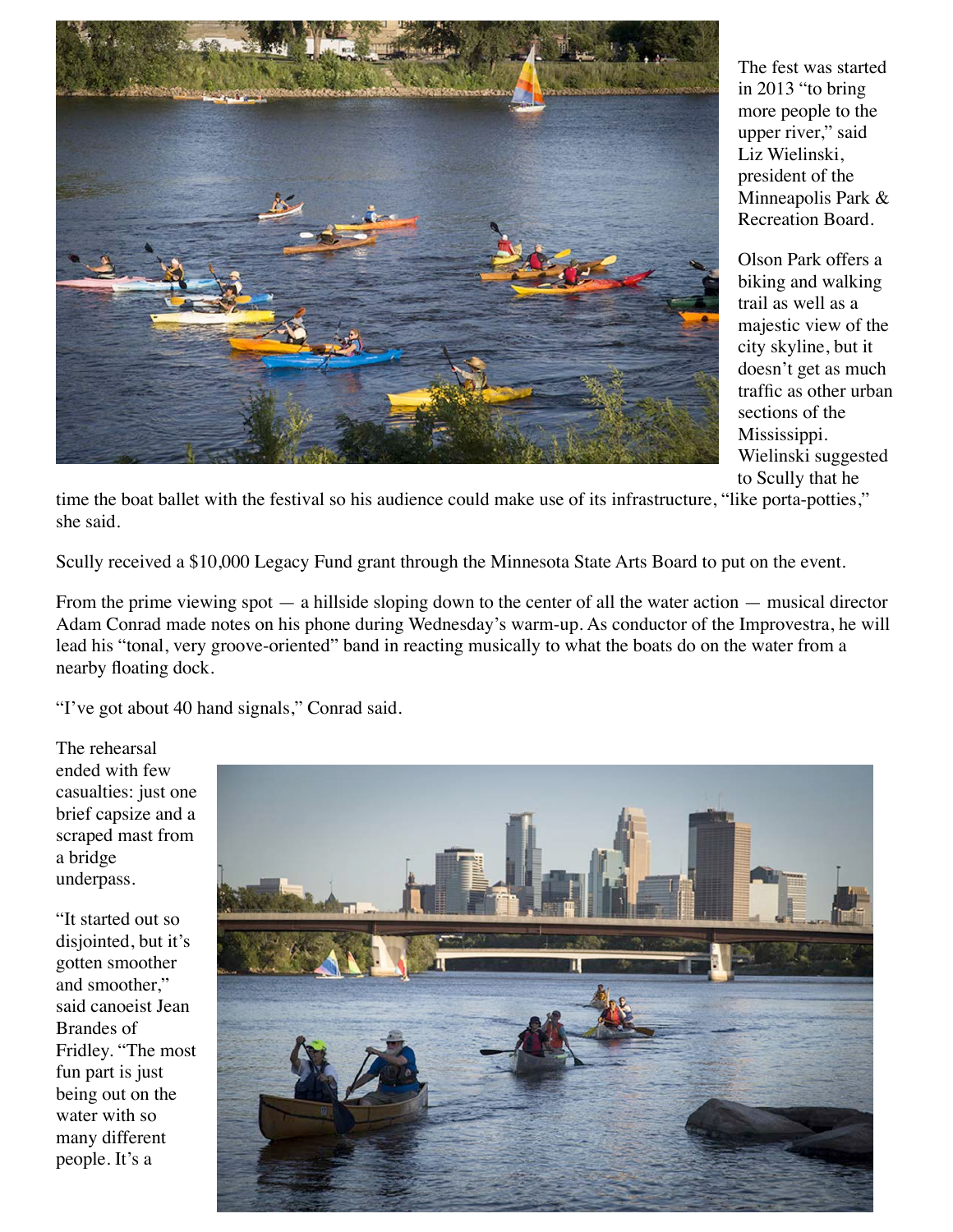melting pot."

Scully said he's happy that Legacy funds are being used to give an artistic experience to a group of people primarily made up of non-artists.

"They're out there having a great time, focusing on time and space and technique," he said. "Like dancers on a stage."

[ktillotson@startribune.com](mailto:ktillotson@startribune.com?subject=Canoes,%20kayaks%20and%20sailboats%20stage%20%27boat%20ballet%27) 612-673-7046